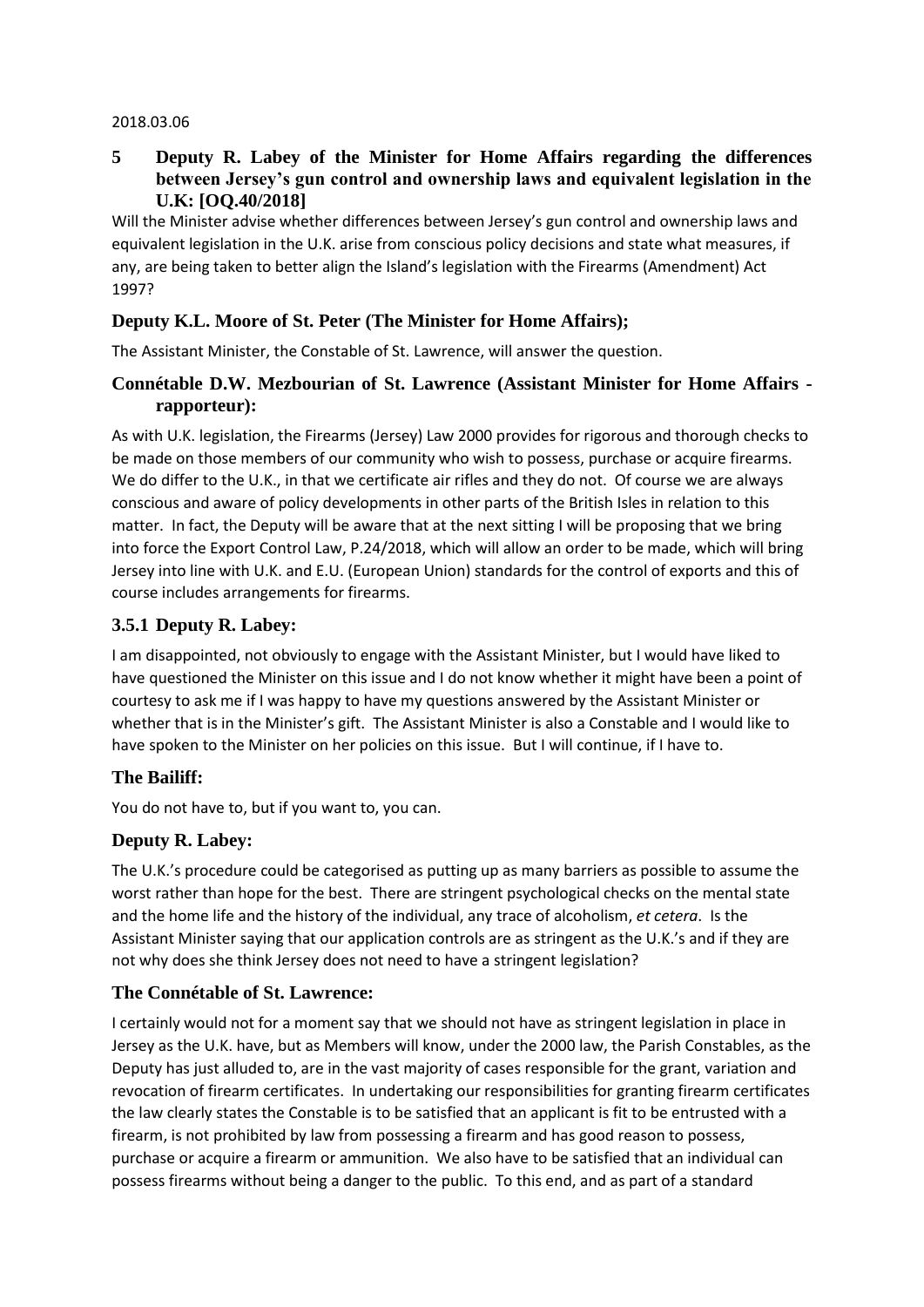application process, the Constable will refer the application to the States of Jersey Police for full background checks, including criminal record checks. We also refer to the applicant's G.P. (general practitioner). In fact, on the application form an applicant self-certificates and answers questions on a number of medical conditions, whether or not they have suffered from them. A lot of those questions are really directed towards the state of their mental health. The Constable refers those responses to the applicant's G.P. to be satisfied that they have advised us correctly on their medical condition. We also meet with the individuals to satisfy ourselves as to their fitness to hold firearms and, of course, security checks are undertaken at their premises to ensure that the firearms they have held are held securely and would not be able to be removed. I think most Constables insist that firearms are held in steel gun cabinets, which comply to British standards. I would conclude that the Constables undertake rigorous and thorough checks to ensure that the public safety is not put in jeopardy.

# **3.5.2 Connétable J.E. Le Maistre of Grouville:**

I wonder if the Assistant Minister would agree with me that target shooting is very much a part of our culture and that provided the safeguards are in place - and I believe them to be so - that it should not be discouraged?

# **The Connétable of St. Lawrence:**

I would agree.

# **3.5.3 Deputy A.D. Lewis of St. Helier:**

I know that the Constable of St. Lawrence goes way beyond what is statutory in terms of checks of firearms from feedback that I have had on the way that Constables deal with these matters. However, there is one thing that concerns me with the application process. With an application form the Constable will know that one has to state the reasons for possessing the firearm and there are usually 3 reasons: sporting reasons, perhaps pest control and maybe it is an antique or family heirloom. Can she tell me what checks are then done to ensure that the reason given for owning that firearm is happening? In other words, do they join a sporting/shooting club, do they attend it? What checks are done to follow up to ensure that the purpose of owning that firearm is happening?

# **The Connétable of St. Lawrence:**

I do not do follow-up checks when I interview applicants for firearm certificates. I establish at the time whether they are a member of a particular shooting club and, indeed, that is something that they put on to their application form anyway. The Deputy mentioned that a lot of people are collectors; that is correct. I believe that a high number of firearms are indeed held by collectors. There is no prohibition unless the Constable puts a condition on to a certificate because we are able to put any conditions that we choose to on a certificate. So if somebody says that they want to hold firearms for the purposes of being a collector and do not intend to use them, the Constable is entirely within their right to state that that is the only purpose for which the firearm can be held. We all decide on every single application the conditions that we wish to apply to that individual.

# **3.5.4 Deputy A.D. Lewis:**

Is the Constable therefore saying that there is no actual follow up to ensure that the reason given that the applicant has given for owning that firearm is the case? In other words, they are members of a sporting club? In the case of owning weapons as heirlooms, as collectors' items, does that weapon have to be decommissioned in order that it cannot fire? If it is a collectors' piece then it is not going to be shot; should that not be the case?